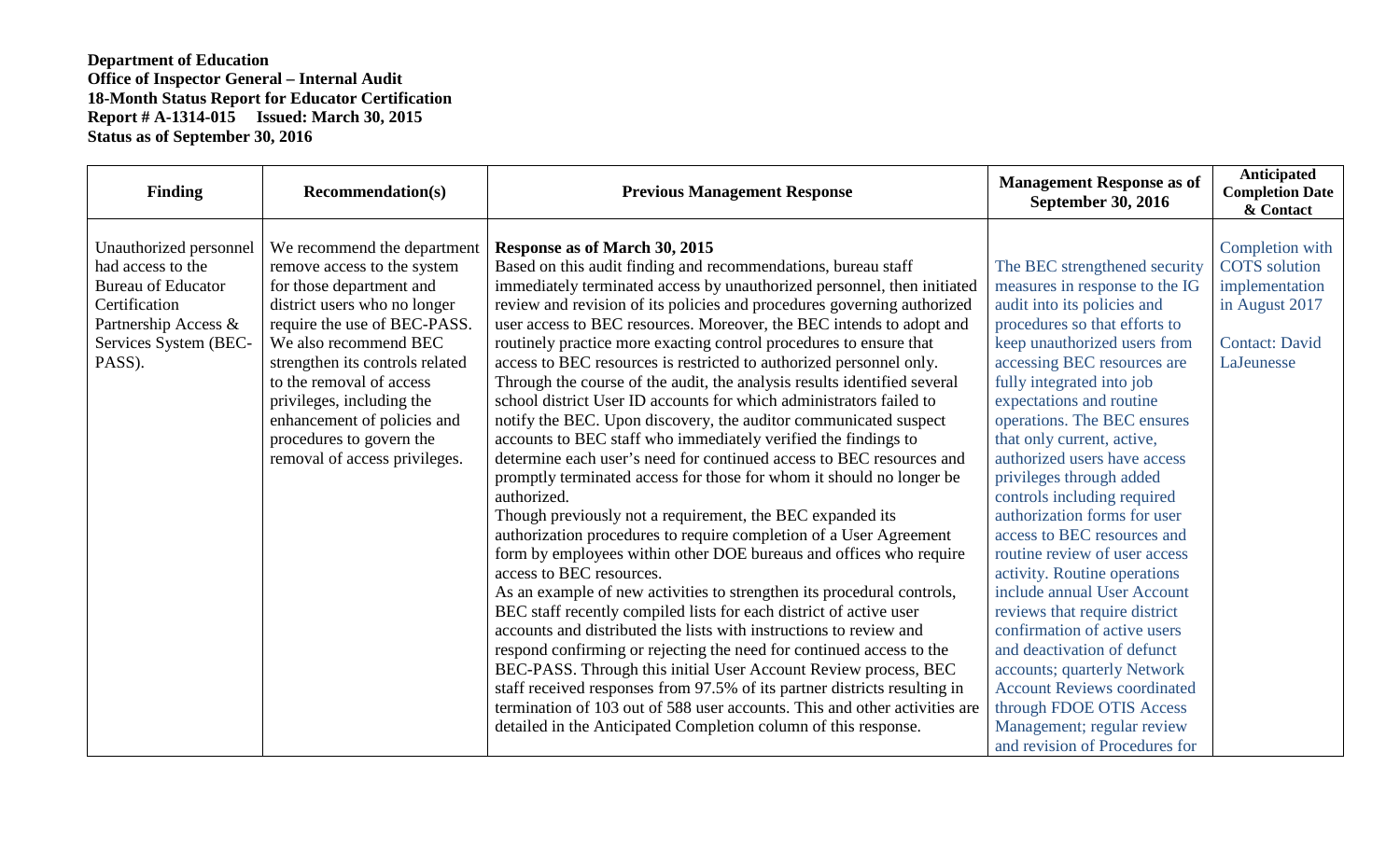| <b>Finding</b> | <b>Recommendation(s)</b> | <b>Previous Management Response</b>                                                                                                                                                                                                                                                                                                                                                                                                                                                                                                                                                                                                                                                                                                                                                                                                                                                                                                                                                              | <b>Management Response as of</b><br><b>September 30, 2016</b>                                                                                                                                                                                                                                                                                                                                                                                                                                           | <b>Anticipated</b><br><b>Completion Date</b><br>& Contact |
|----------------|--------------------------|--------------------------------------------------------------------------------------------------------------------------------------------------------------------------------------------------------------------------------------------------------------------------------------------------------------------------------------------------------------------------------------------------------------------------------------------------------------------------------------------------------------------------------------------------------------------------------------------------------------------------------------------------------------------------------------------------------------------------------------------------------------------------------------------------------------------------------------------------------------------------------------------------------------------------------------------------------------------------------------------------|---------------------------------------------------------------------------------------------------------------------------------------------------------------------------------------------------------------------------------------------------------------------------------------------------------------------------------------------------------------------------------------------------------------------------------------------------------------------------------------------------------|-----------------------------------------------------------|
|                |                          | <b>Anticipated Completion:</b><br>• Implement User Account Reviews $[2/2015]$ ; at least semi-annually]<br>• Update Procedures documentation and forms [4/2015]<br>• Coordinate Network Account Reviews with OTIS Access<br>Management [4/2015]<br>• Define Key Dates for lifecycle User Management (e.g. last activity,<br>termination, etc.) $[6/2015]$<br>• Incorporate Key Dates into new Roles-Based User Management<br>[TBD]<br>• Evaluate integration with DOE Single Sign-On for new, integrated<br><b>Educator Certification System [TBD]</b>                                                                                                                                                                                                                                                                                                                                                                                                                                           | External Users documentation,<br>authorization forms, and the<br>bureau's User Management<br>Manual; and verification of<br>each user authorization request<br>submission. During its 2016<br>user review, only 45 of 522<br>accounts were identified for<br>deactivation.<br>In August 2017, the BEC will<br>migrate to a new COTS                                                                                                                                                                     |                                                           |
|                |                          | • Implement tool for User Management by external partner<br>administrators in new, integrated Educator Certification System<br>[TBD]<br>Response as of September 30, 2015<br>The BEC continues to employ its newly expanded control procedures<br>governing authorization of user access to BEC resources. Procedures<br>and associated policies are reviewed and revised based on lessons<br>learned from each iterative cycle of the process.<br>Updated versions of the Procedures for External Users, External User<br>Agreement, and Signature Designee Authorization documents were<br>completed in June 2015. The updated reference document and forms<br>were disseminated to BEC-PASS partner users and posted for on-<br>demand retrieval directly from the system.<br>The initial round of User Account Review procedures initiated in<br>February 2015 was completed in early March. With responses received<br>from all, external partner organizations properly notified BEC staff | solution to modernize its core<br>technology systems that<br>support business operations,<br>and the BEC's improved<br>measures to prevent<br>unauthorized users from<br>accessing BEC resources have<br>been captured in requirements<br>for this new system. The COTS<br>system will allow the BEC to<br>incorporate key dates into a<br><b>Roles-Based User Management</b><br>system and include configured<br>reports for tracking lifecycle<br>dates including last activity,<br>termination, etc. |                                                           |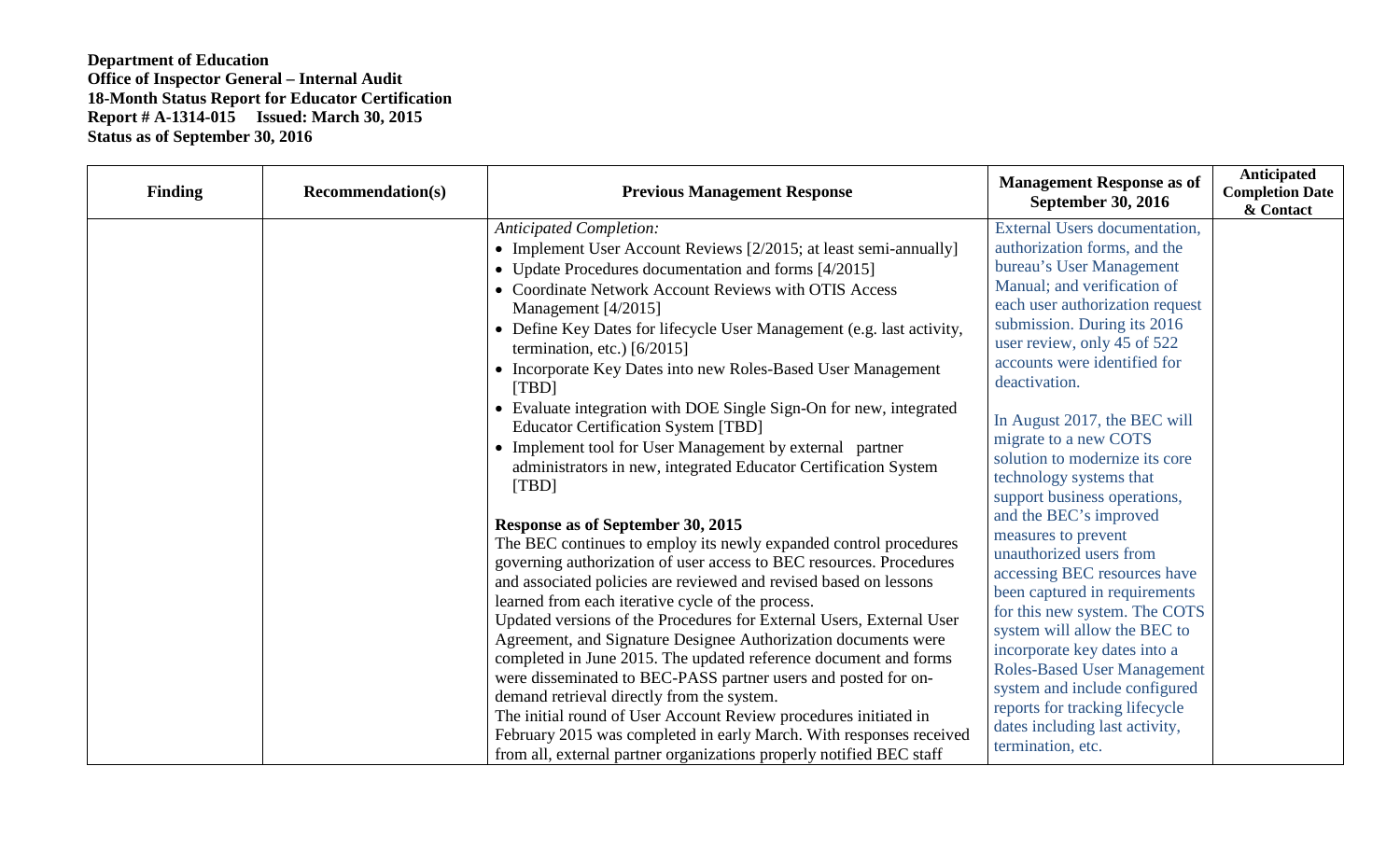| <b>Finding</b> | <b>Recommendation(s)</b> | <b>Previous Management Response</b>                                      | <b>Management Response as of</b><br><b>September 30, 2016</b> | Anticipated<br><b>Completion Date</b><br>& Contact |
|----------------|--------------------------|--------------------------------------------------------------------------|---------------------------------------------------------------|----------------------------------------------------|
|                |                          | promptly terminated access for 110 of 588 user accounts.                 | A decision has not been                                       |                                                    |
|                |                          | According to newly adopted procedures, the BEC plans to initiate its     | reached whether or not to                                     |                                                    |
|                |                          | second round of User and DOE Network Account reviews in October          | integrate this new solution for                               |                                                    |
|                |                          | 2015.                                                                    | user access through DOE                                       |                                                    |
|                |                          | Over the past few months, the BEC Conversion Projects team has re-       | Single Sign-On.                                               |                                                    |
|                |                          | evaluated the planned approach to accomplish its vision for the next-    |                                                               |                                                    |
|                |                          | generation BEC technology system. During this time the team has          | In the new system, monitoring                                 |                                                    |
|                |                          | continued its efforts to clearly define BEC business requirements,       | of user access will be expanded                               |                                                    |
|                |                          | including the key dates for lifecycle User Management.                   | to permit external partner                                    |                                                    |
|                |                          | Presently, project leadership is gathering information regarding a COTS  | administrators the ability to                                 |                                                    |
|                |                          | product solution to evaluate its potential for adequately satisfying BEC | readily identify authorized                                   |                                                    |
|                |                          | business requirements. The BEC plans to present its final                | accounts within their district                                |                                                    |
|                |                          | recommendation to the sponsor for adoption by executive leadership in    | and to easily request access                                  |                                                    |
|                |                          | Fall 2015.                                                               | termination, as necessary.                                    |                                                    |
|                |                          | The remaining activities for User Management are dependent upon the      |                                                               |                                                    |
|                |                          | decision regarding final project direction.                              |                                                               |                                                    |
|                |                          | <b>Anticipated Completion:</b>                                           |                                                               |                                                    |
|                |                          | • BEC User and FDOE Network Account Reviews with OTIS Access             |                                                               |                                                    |
|                |                          | Management [10/2015]                                                     |                                                               |                                                    |
|                |                          | <b>Pending Final Project Direction:</b>                                  |                                                               |                                                    |
|                |                          | • Incorporate Key Dates into new Roles-Based User Management<br>[TBD]    |                                                               |                                                    |
|                |                          | • Evaluate integration with DOE Single Sign-On for new, integrated       |                                                               |                                                    |
|                |                          | <b>Educator Certification System [TBD]</b>                               |                                                               |                                                    |
|                |                          | • Implement tool for User Management by external partner                 |                                                               |                                                    |
|                |                          | administrators in new, integrated Educator Certification System<br>[TBD] |                                                               |                                                    |
|                |                          |                                                                          |                                                               |                                                    |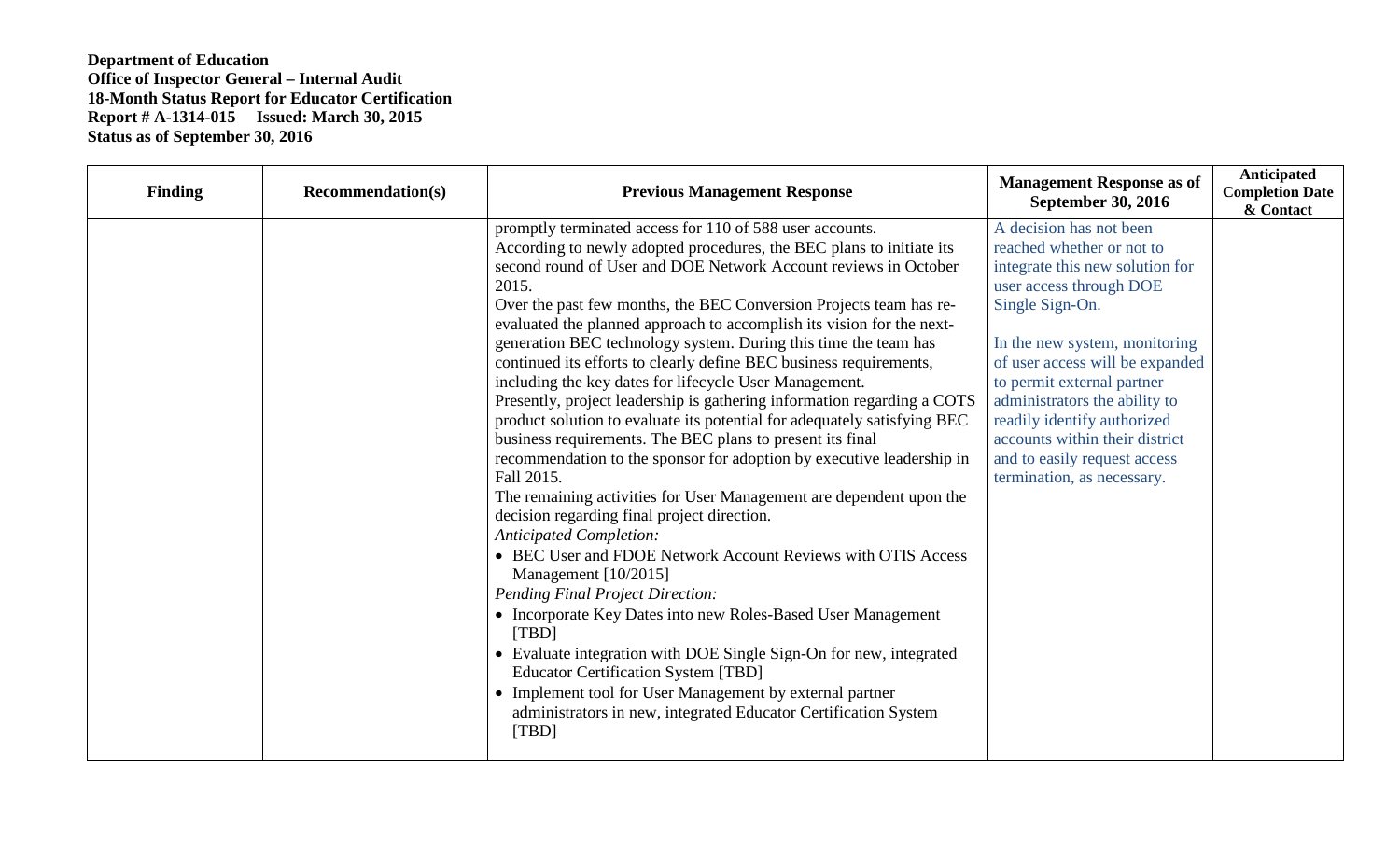| <b>Finding</b> | <b>Recommendation(s)</b> | <b>Previous Management Response</b>                                                                                                                                                                                                                                                                                                                                                                                                                                                                                                                                                                                                                                                                                                                                                                                                                                                                                                                                                                                                                                                                                                                                                                                                                                                                                                                                                                                                                                                                                                                                                                            | <b>Management Response as of</b><br><b>September 30, 2016</b> | <b>Anticipated</b><br><b>Completion Date</b><br>& Contact |
|----------------|--------------------------|----------------------------------------------------------------------------------------------------------------------------------------------------------------------------------------------------------------------------------------------------------------------------------------------------------------------------------------------------------------------------------------------------------------------------------------------------------------------------------------------------------------------------------------------------------------------------------------------------------------------------------------------------------------------------------------------------------------------------------------------------------------------------------------------------------------------------------------------------------------------------------------------------------------------------------------------------------------------------------------------------------------------------------------------------------------------------------------------------------------------------------------------------------------------------------------------------------------------------------------------------------------------------------------------------------------------------------------------------------------------------------------------------------------------------------------------------------------------------------------------------------------------------------------------------------------------------------------------------------------|---------------------------------------------------------------|-----------------------------------------------------------|
|                |                          | Response as of March 30, 2016<br>The BEC continues efforts to keep unauthorized users from accessing<br>the BEC-PASS through its control procedures governing authorization<br>of user access to BEC resources. BEC certification partners continue to<br>comply with established expectations, timely submitting forms to<br>modify/terminate user access.<br>In accordance with October 2015 plans, BEC conducted reviews in<br>collaboration with OTIS Access Management to revise procedures for<br>access to BEC system resources. Now, each user is explicitly assigned<br>specific FDOE network access coordinated with separate rights for the<br><b>BEC</b> Imaging System.<br>In March 2016, the BEC initiated its annual review of User and DOE<br>Network Accounts, as per its newly adopted procedures. Through this<br>task, responsible BEC Technical Help personnel generate records of<br>currently active BEC-PASS accounts for validation by all primary<br>certification partner contacts to authorize access continuation or<br>termination for each active user.<br>In November 2015, executive leadership made the decision to move<br>forward with a COTS solution to modernize the core technology<br>systems that support the business operations for the BEC. Based on its<br>decision, the FDOE submitted an LBR for extension of the project<br>timeline for one (1) additional year into fiscal year 2016-17. The 2016<br>Legislature recently authorized, and the Governor approved, budget<br>appropriations that include funding for the COTS project<br>implementation plan. |                                                               |                                                           |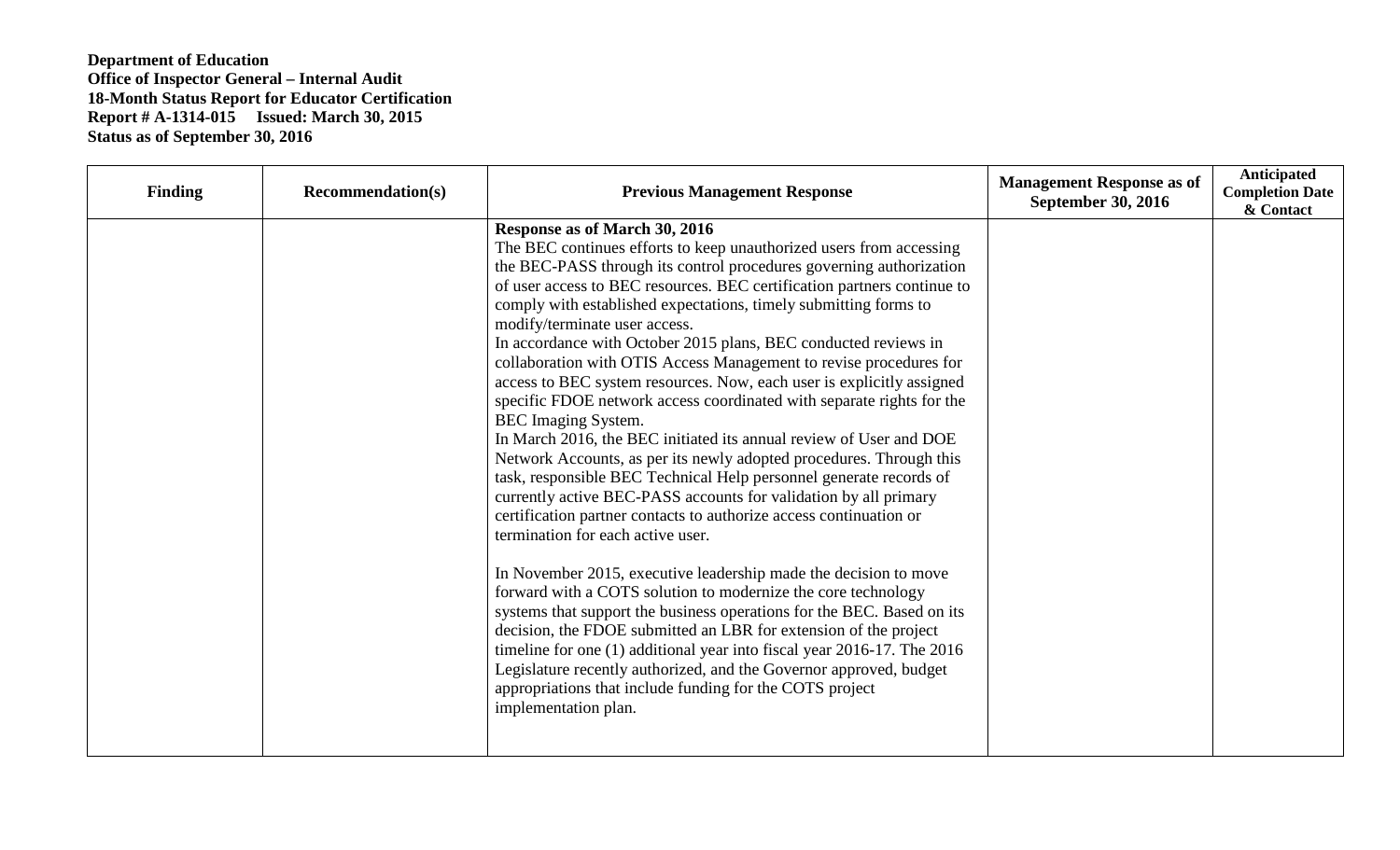| <b>Finding</b>           | <b>Recommendation(s)</b>                                                                                                                                                       | <b>Previous Management Response</b>                                                                                                                                                                                                                                                                                                                                                                                                                                                                                                                                                                                                                                                                                                                                                                                                                                                                                                                                                                                                          | <b>Management Response as of</b><br><b>September 30, 2016</b>                                                                                                                                                                                                                                                                                                                                                                        | <b>Anticipated</b><br><b>Completion Date</b><br>& Contact        |
|--------------------------|--------------------------------------------------------------------------------------------------------------------------------------------------------------------------------|----------------------------------------------------------------------------------------------------------------------------------------------------------------------------------------------------------------------------------------------------------------------------------------------------------------------------------------------------------------------------------------------------------------------------------------------------------------------------------------------------------------------------------------------------------------------------------------------------------------------------------------------------------------------------------------------------------------------------------------------------------------------------------------------------------------------------------------------------------------------------------------------------------------------------------------------------------------------------------------------------------------------------------------------|--------------------------------------------------------------------------------------------------------------------------------------------------------------------------------------------------------------------------------------------------------------------------------------------------------------------------------------------------------------------------------------------------------------------------------------|------------------------------------------------------------------|
|                          |                                                                                                                                                                                | <b>Anticipated Completion Date:</b><br>The remaining activities for User Management are pending COTS<br>project implementation.<br>Pending COTS Project Implementation:<br>Incorporate Key Dates into new Roles-Based User Management<br>[6/2017]<br>Evaluate integration with DOE Single Sign-On for new,<br>integrated Educator Certification System [6/2017]<br>Implement tool for User Management by external partner<br>administrators in new, integrated Educator Certification System<br>[6/2017]                                                                                                                                                                                                                                                                                                                                                                                                                                                                                                                                     |                                                                                                                                                                                                                                                                                                                                                                                                                                      |                                                                  |
| Communication<br>Section | We recommend BEC develop<br>additional targets and goals<br>and utilize the system to track<br>the abandoned rate, busy rate,<br>wait times, and other<br>applicable measures. | Response as of March 30, 2015<br>The BEC monitors its 85% callers assisted target as an overall<br>performance measure for the Contact Center and captures additional<br>evaluative metrics through routine reviews of individual agent services<br>in response to customer inquiries. The auditors collected extensive<br>information and resources throughout the audit process that the BEC<br>plans to review in order to identify other technology system metrics as<br>meaningful measures for tracking resources and activities to statistically<br>improve Contact Center services to BEC customers.<br>In collaboration with department IT leadership, the department initiated<br>a Legislative Budget Request to modernize agency communication<br>technology systems to include full integration with the BEC Contact<br>Center system. Pending LBR approval, implementation of the new<br>integrated BEC Contact Center technology system will include capture<br>and routine reporting of system metrics identified to monitor | Activities to integrate the BEC<br>Contact Center into the new<br>agency communication<br>technology system were<br>completed by the end of May<br>2016. This change incorporates<br>a host of additional system<br>metrics for monitoring and<br>reporting performance of the<br><b>BEC Contact Center.</b><br>The BEC finalized its review<br>of available metrics in June<br>and received facilitated<br>training sessions on new | Completed<br>August 2016<br><b>Contact: Mandy</b><br><b>Mims</b> |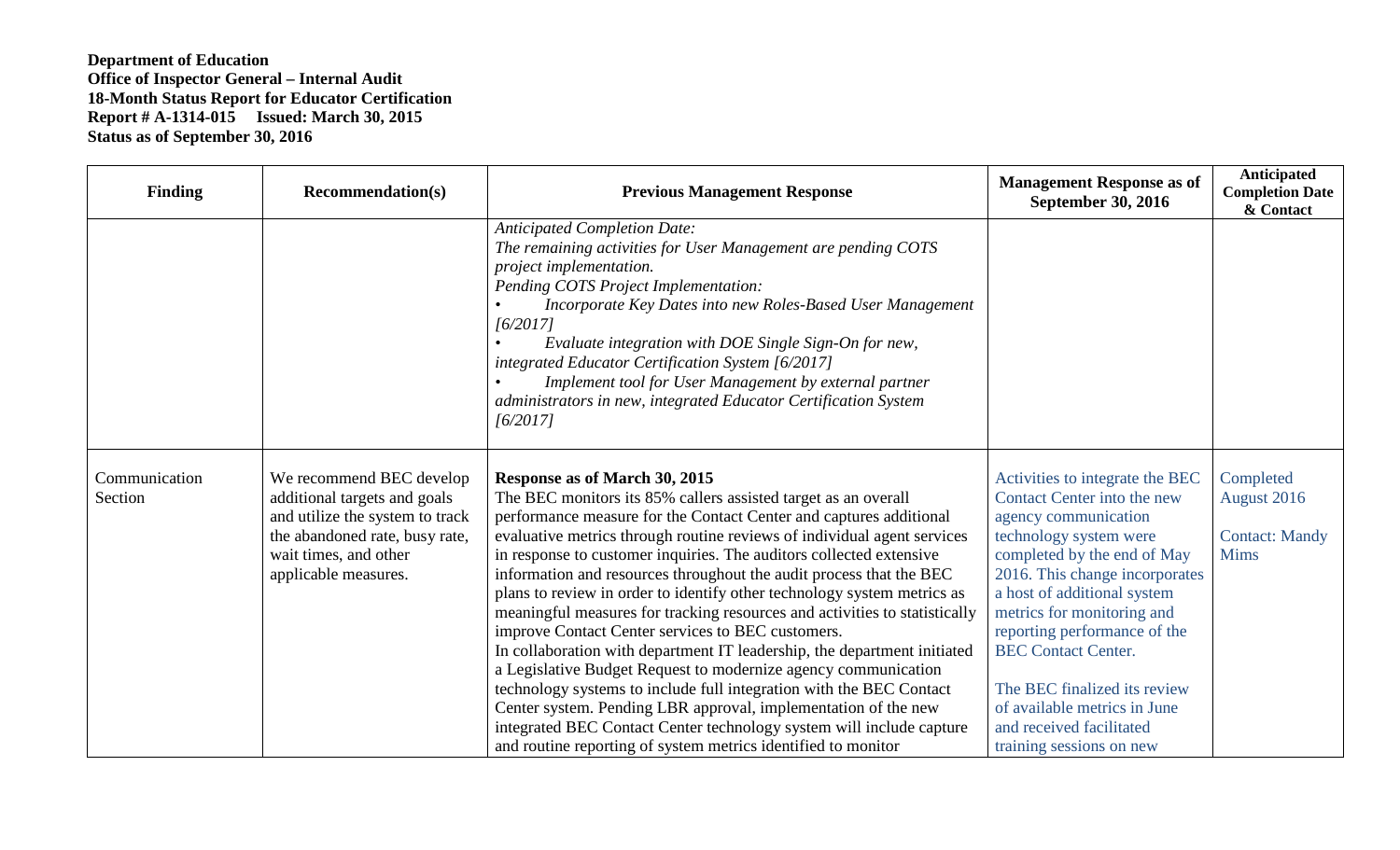| <b>Finding</b> | <b>Recommendation(s)</b> | <b>Previous Management Response</b>                                                                                                                                                                                                                                                                                                                                                                                                                                                                                                                                                                                                                                                                                                                                                                                                                                                                                                                                                                                                                                                                                                                                                                                                                                                                                                                                                                                                                          | <b>Management Response as of</b><br><b>September 30, 2016</b>                                                                                                                                                                                                                                                                                                                                                                                                | Anticipated<br><b>Completion Date</b><br>& Contact |
|----------------|--------------------------|--------------------------------------------------------------------------------------------------------------------------------------------------------------------------------------------------------------------------------------------------------------------------------------------------------------------------------------------------------------------------------------------------------------------------------------------------------------------------------------------------------------------------------------------------------------------------------------------------------------------------------------------------------------------------------------------------------------------------------------------------------------------------------------------------------------------------------------------------------------------------------------------------------------------------------------------------------------------------------------------------------------------------------------------------------------------------------------------------------------------------------------------------------------------------------------------------------------------------------------------------------------------------------------------------------------------------------------------------------------------------------------------------------------------------------------------------------------|--------------------------------------------------------------------------------------------------------------------------------------------------------------------------------------------------------------------------------------------------------------------------------------------------------------------------------------------------------------------------------------------------------------------------------------------------------------|----------------------------------------------------|
|                |                          | performance. In addition, the BEC intends to fully integrate email and<br>other communication methods into the new BEC Contact Center<br>technology system for more reliable monitoring of all customer contacts<br>to improve services and customer satisfaction.<br><b>Anticipated Completion:</b><br>• Review information collected from other state agencies to extract<br>ideas for incorporation into the BEC Contact Center [April 2015]<br>• Monitor FY15-16 Budget for LBR approval within DOE allocations<br>[May 2015]<br>• Review available system metrics and evaluate for tracking BEC<br>Contact Center performance [Fall 2015]<br>• Incorporate additional system metrics into new BEC Contact Center<br>technology system [TBD]<br>Response as of September 30, 2015<br>To improve the reliability, consistency and accuracy of email reporting<br>by the Communications Unit, new standardized procedures have been<br>adopted for to ensure accurate counting for task completion metrics (i.e.<br>email, calls, faxes, etc.). The daily triage procedure eliminates counts of<br>automated or other contact items not warranting direct response to a<br>customer. Also, contact items received from all sources are more<br>accurately represented using the revised daily triage procedures.<br>The Department received approval for its Legislative Budget Request<br>(LBR) to modernize the agency communication technology systems, | reporting capabilities through<br>the end of August 2016.<br>As a result of review and<br>training, the BEC adjusted its<br>data collection to routinely<br>capture and monitor several<br>additional system metrics<br>including: average wait time,<br>average talk time, busy rate<br>and abandoned rate.<br>After sufficient analysis, the<br>BEC will adopt appropriate<br>targets to evaluate performance<br>relative to each of these new<br>metrics. |                                                    |
|                |                          | including full integration with the BEC Contact Center system. Based<br>on preliminary plans, the BEC expects to finalize requirements for its new<br>system in Fall 2015, including appropriate system metrics. This process<br>will include review of information collected from other sources to extract                                                                                                                                                                                                                                                                                                                                                                                                                                                                                                                                                                                                                                                                                                                                                                                                                                                                                                                                                                                                                                                                                                                                                  |                                                                                                                                                                                                                                                                                                                                                                                                                                                              |                                                    |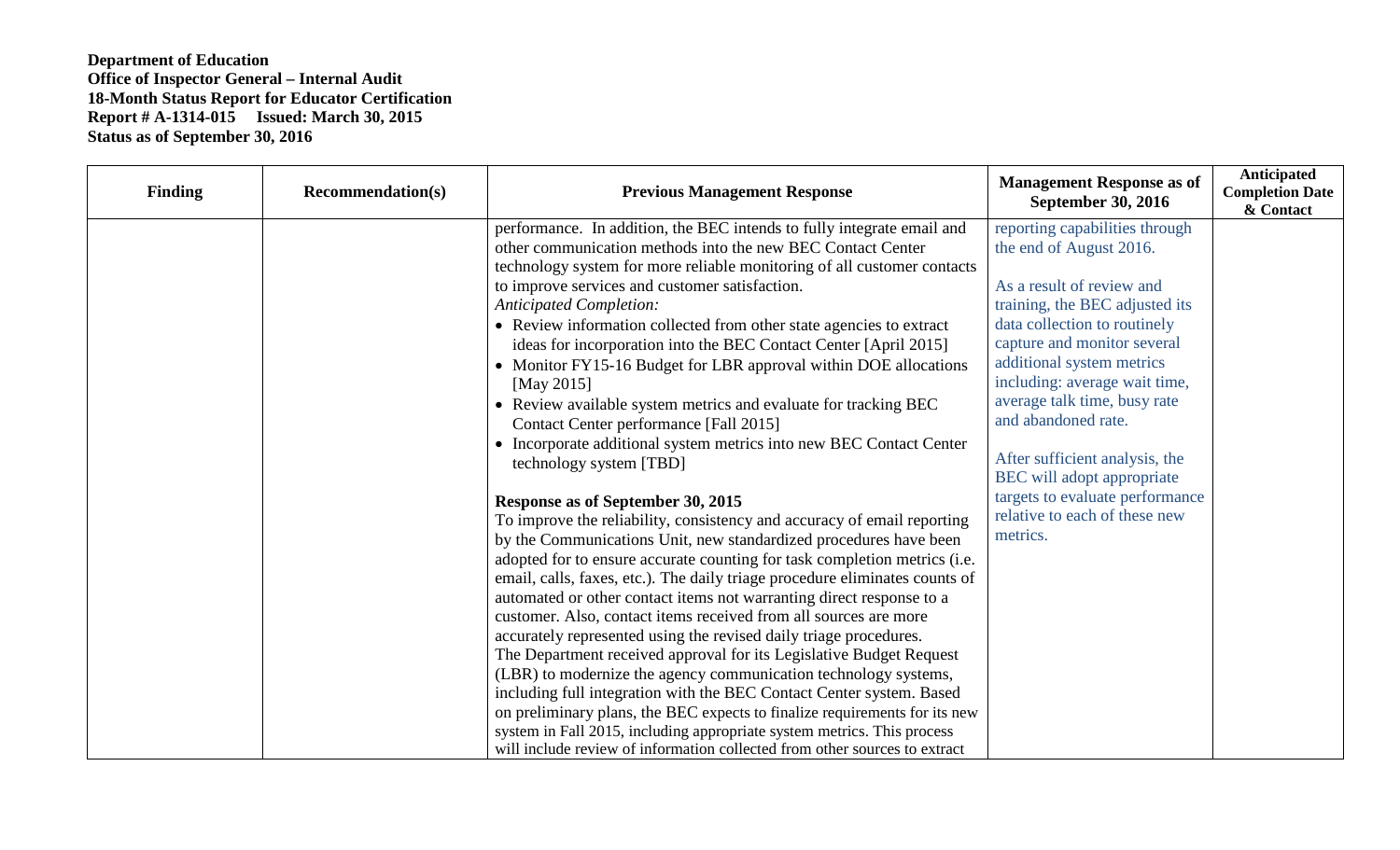| Finding | <b>Recommendation(s)</b> | <b>Previous Management Response</b>                                                                                                                                                                                                                                                                                                                                                                                                                                                                                                                                                                                                                                                                                                                                                                                                                                                                                                                                                                                                                                                                                                                                                                                                                                                                                                                                                                                                                           | <b>Management Response as of</b><br><b>September 30, 2016</b> | Anticipated<br><b>Completion Date</b><br>& Contact |
|---------|--------------------------|---------------------------------------------------------------------------------------------------------------------------------------------------------------------------------------------------------------------------------------------------------------------------------------------------------------------------------------------------------------------------------------------------------------------------------------------------------------------------------------------------------------------------------------------------------------------------------------------------------------------------------------------------------------------------------------------------------------------------------------------------------------------------------------------------------------------------------------------------------------------------------------------------------------------------------------------------------------------------------------------------------------------------------------------------------------------------------------------------------------------------------------------------------------------------------------------------------------------------------------------------------------------------------------------------------------------------------------------------------------------------------------------------------------------------------------------------------------|---------------------------------------------------------------|----------------------------------------------------|
|         |                          | industry-standard metrics for inclusion in the new system implementation<br>expected in early 2016. Once fully implemented, reporting will produce<br>more reliable metrics to accurately evaluate system and work unit<br>performance.<br><b>Anticipated Completion:</b><br>• Review information collected from other state agencies to extract<br>ideas for incorporation into the BEC Contact Center [Fall 2015]<br>• Review available system metrics and evaluate for tracking BEC<br>Contact Center performance [Fall 2015]<br>• Incorporate additional system metrics into new BEC Contact Center<br>technology system [Spring 2016]<br>Response as of March 30,2016<br>Late in Fall 2015, BEC staff reviewed the information collected from<br>other state agencies for ideas to consider for the upgraded BEC Contact<br>Center system.<br>In January 2016, department Telecommunications staff modernized the<br>agency communication technology systems, but plans to fully integrate<br>these updates with the BEC Contact Center system encountered<br>technical delays. Focus on documenting technical requirements coupled<br>with limited knowledge of data capabilities has suspended the review of<br>metrics available until closer to upgrade to the new system.<br>As recommended, available metrics will be routinely gathered and<br>analyzed to evaluate performance based on applicability for the BEC<br>Contact Center environment. |                                                               |                                                    |